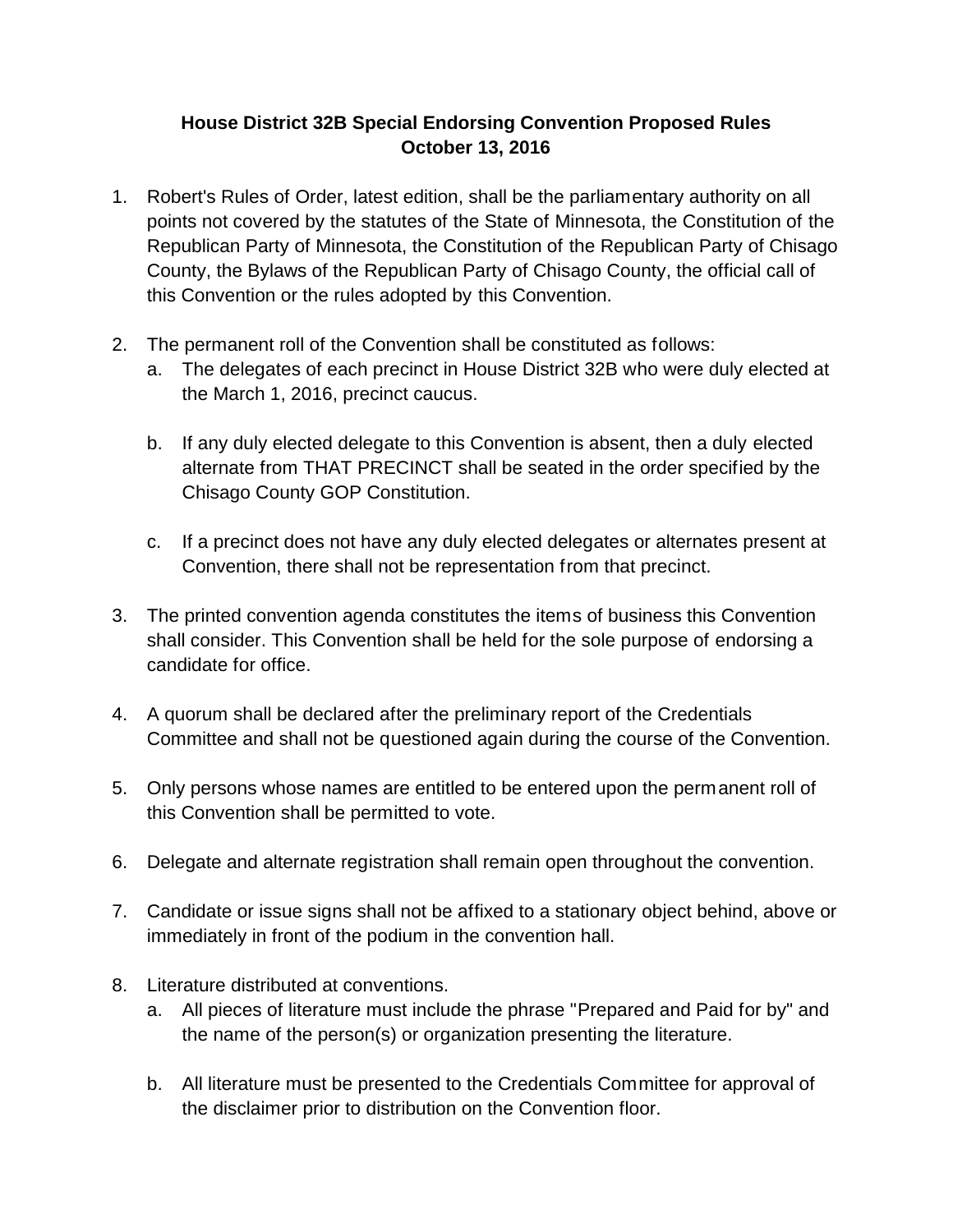- c. Literature that is distributed without the disclaimer shall be collected from convention attendees and discarded.
- 9. All persons asking a question, speaking to an issue, submitting a motion or seconding a motion must stand and identify themselves by name and precinct (at a microphone if provided). Debate upon any motion or subject shall be limited to one minute by each speaker. A person shall not be allowed to speak more than twice upon the same motion or issue. Up to three (3) speakers for and three (3) against may speak on each motion or issue.
- 10. The vote on all questions shall be by voice, subject to the following contingencies:
	- a. A standing vote may be requested by any delegate or called at the discretion of the Chair.
	- b. A roll-call vote by precinct shall be taken if requested by eight (8) or more precincts.
	- c. A secret ballot may be moved by any delegate, seconded and voted up or down.
- 11. If there is a dispute about the vote of any precinct, the Chair shall appoint a Judge and two (2) Tellers to canvass the vote of that precinct and the Judge shall report the same to the Chair.
- 12. No one shall be compelled to vote on any question or motion under unit rule.
- 13. All motions, except such as relate directly to the order of business, shall be in writing and referred to the proper committee, without debate, and reported on by it before the same shall be considered on the floor.
- 14. Methods of voting for endorsement.
	- a. A candidate may be endorsed by a two-thirds (2/3) voice vote in an uncontested race.
	- b. In contested cases, voting for candidates shall proceed by secret ballot.
		- i. As the first choice, the secret ballot shall be cast electronically. If electronic voting is not available, paper ballots shall be prepared.
			- (1) When voting by paper ballot and there are two candidates, a voter shall write one candidate's name legibly on a supplied blank ballot.
			- (2) When there are three or more candidates and voting is by paper ballot,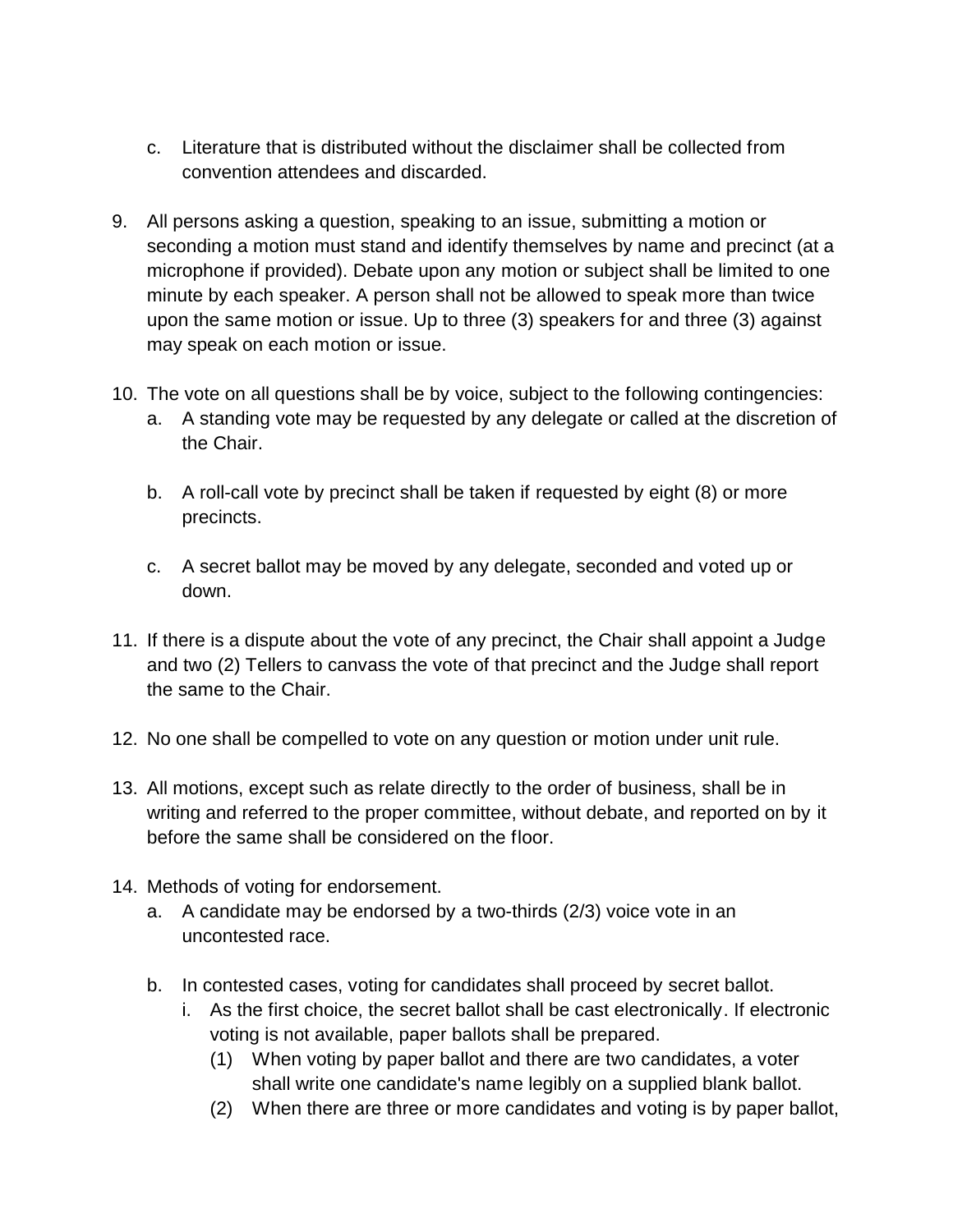the names of the candidates shall be arranged and printed in alphabetical order. Following the names, the ballot shall include the options of "no preference," "undecided," and "no endorsement."

- (3) When there are two or more candidates and voting is by electronic ballot, the names of the candidates shall be arranged in alphabetical order and the electronic ballot created. Following the names, the electronic ballot shall include the options of "no preference," "undecided," and "no endorsement."
- (4) Blank ballots, abstentions, unreadable ballots, ballots cast for an ineligible person or fictional person and ballots with too many votes shall be regarded as spoiled and not counted in the total needed f or endorsement.
- (5) If a voter inadvertently hits the "Cast Ballot" button, a request can be made to the Head Teller to recast the electronic vote.
- ii. Each candidate's campaign is encouraged to appoint one (1) designee to observe the counting of ballots.
- 15. Endorsement of a State Representative Candidate.
	- a. The delegates and seated alternates shall determine by majority vote if the convention chooses to endorse a candidate for State Representative.
	- b. Each candidate for endorsement for the office of State Representative must declare to the Candidate Interview Committee his or her candidacy no later than one hour prior to the commencement of the convention.
	- c. Each candidate must meet with the Candidate Interview Committee (CIC) to ascertain the candidate's qualifications for office prior to such candidate's name being placed in nomination for endorsement for such office. Such candidate interviews shall be conducted as follows:
		- i. A candidate may meet with the CIC prior to or on the day of the Convention.
		- ii. The CIC will be available to meet with candidates up to the time the Convention begins and the CIC will then recess just prior to the start of convention. During the Convention, the CIC will reconvene from time to time for the purpose of receiving questions given to it in writing by delegates and seated alternates pursuant to rule 15(f). Thereafter, the CIC shall adjourn.
		- iii. The CIC issues its report whether the candidate may or may not be considered for nomination at the Convention. A minority report of the CIC may be presented if one-third of the members concur. By accepting the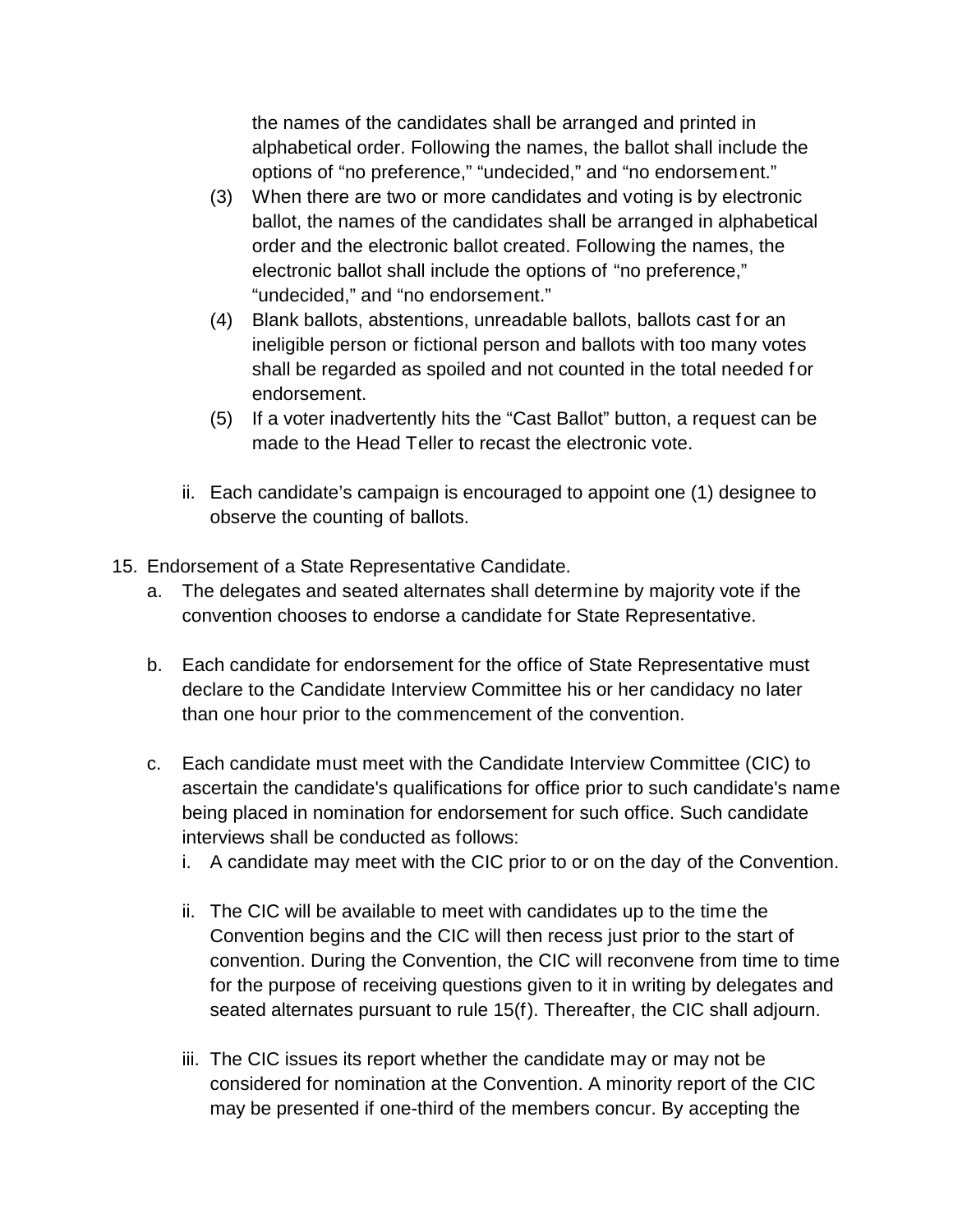report, the convention places into nomination for endorsement the names of the candidates who are set forth in the report as qualified. The nomination of each of the candidates is then seconded by delegates or seated alternates of each candidate's choosing.

- d. Each candidate shall then be allowed to address the Convention. Seconding and candidate speeches shall take no more than ten (10) minutes total for each candidate. In an uncontested race, the candidate shall be allowed to address the convention for up to five (5) minutes.
- e. Any candidate seeking endorsement for the office of State Representative who receives less than fifteen percent (15%) of the vote shall not be listed on any ballots which may take place thereafter.
- f. After the first ballot, each candidate who has not been eliminated shall be given an additional two (2) minutes to speak to the Convention. After subsequent ballots, the Chair of the Convention shall pose two (2) to three (3) questions to remaining candidates who will be allowed up to two (2) minutes to respond to each question. The CIC shall prepare these questions. Delegates and alternates may also submit questions in writing to the CIC prior to or during the Convention. The CIC may clarify these questions and shall submit these to the Chair of the Convention. The Chair may choose which questions to use or modify a question before posing it to the candidates. After each round of speeches or questions, balloting for endorsement shall continue.
- g. If a delegate or seated alternate leaves the convention, that person shall notify the precinct Chair and credentials committee to be removed from the permanent roll of this Convention.
- h. The credentials report shall be updated as needed prior to the nex t vote for endorsement.
- i. Through the first three (3) ballots, a candidate shall be endorsed by receiving the vote of sixty percent (60%) or more of the delegates and seated alternates as established by the last credentials report prior to voting.
- j. For the fourth and fifth ballots, a candidate shall be endorsed by receiving the vote of fifty-eight percent (58%) (rounded to the nearest whole number) or more of the delegates and seated alternates as established by the last credentials report prior to voting.